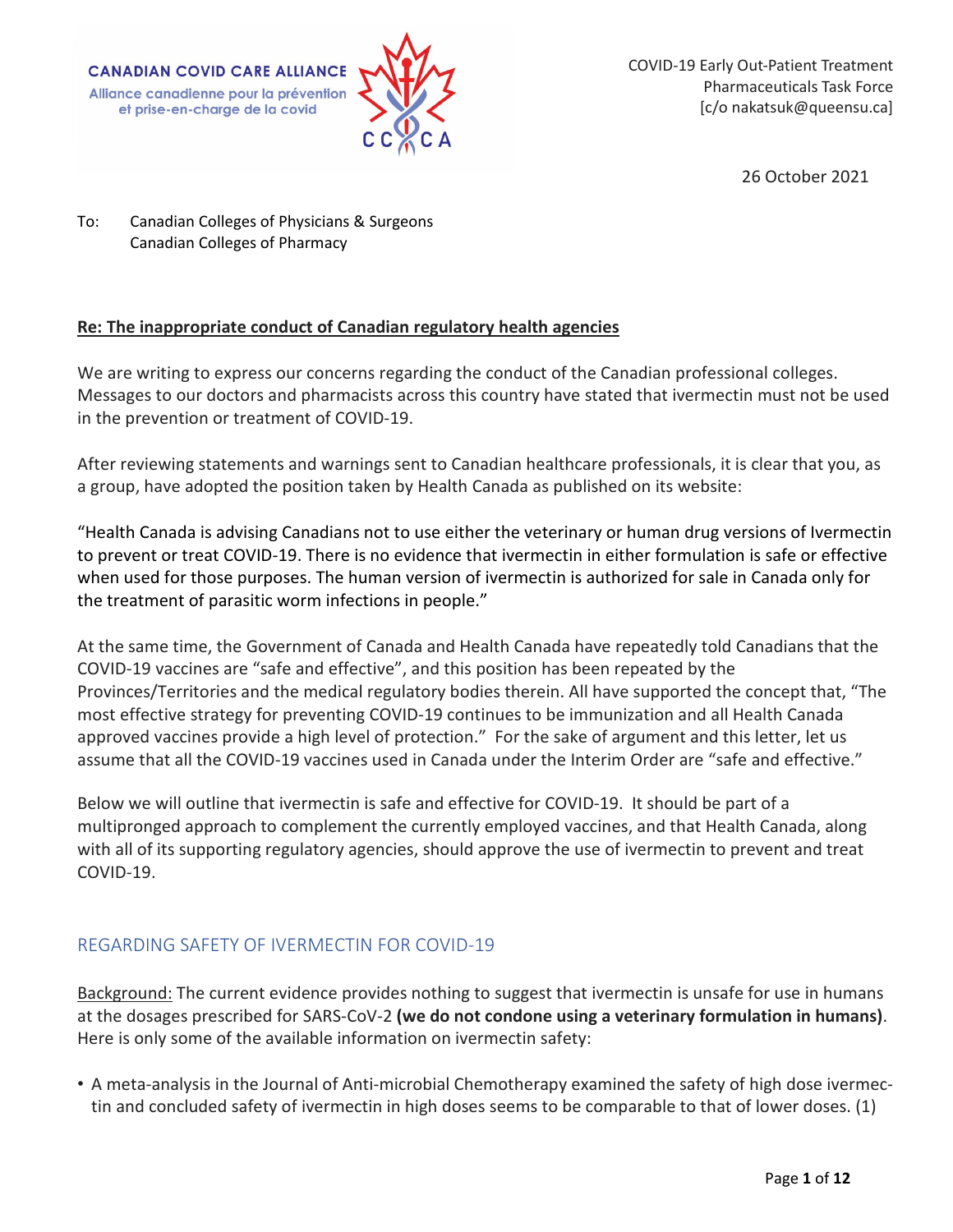

- Safety data of ivermectin in standard doses is widely established; it is on the WHO list of essential medicines.(2)
- Safety of doses up to 10 times the highest FDA approved dose of 200 µg/kg have been well tolerated.(3)
- Adverse events, if they occur, are typically non-severe.(4,5)
- VigiAccess® (6) reporting of adverse events has remained extremely stable for ivermectin over this past year, keeping in mind that millions of doses of ivermectin are being used for SAR-CoV-2 across the globe. The number of adverse event reports for ivermectin was 5663 as of September 26, 2021 cumulative since 1992 (this represents approximately 4 billion doses administered worldwide). In contrast, paracetamol records in VigiAccess retrieved on the same date consist of 168,343 adverse drug reaction records, and COVID-19 vaccines at 2,125,072 adverse drug reaction records.
- An extensive ivermectin safety analysis was published in March, 2021 which uncovered no safety concerns.(7)

Because ivermectin has been used around the world for approximately four decades, we have the benefit of a large amount of data indicating safety in its various applications. Further, it has already proven itself to treat a wide range of diseases.(8,9) We also understand the precautions of using ivermectin in pregnant women, children under 2 years of age, or anyone with a brain injury or meningitis where neurological toxicity may then be a concern. We ascribe to treating the individual patient just as healthcare professionals have always done, considering other medical conditions, warnings, precautions, other medications, and allergies, always, respecting patient autonomy and their ability to accept or refuse treatment while providing informed consent.

**Request: We would like you to declare that ivermectin is safe for prevention and treatment of COVID-19. (Ivermectin cannot become unsafe just because it is used off-label for another condition.) If you cannot agree that the human formulation of ivermectin is safe, we ask you to explain why it is unsafe; please cite primary literature for your statements.** 

# REGARDING SAFETY OF VACCINES FOR COVID-19

### **Question: Do you believe that human use of ivermectin is less safe than the current COVID-19 vaccines?**

Background: As noted above, VigiAccess is reporting that the current number of adverse events from the COVID-19 vaccines is over 2,000-fold higher than for ivermectin.

As of September 21, 2021, the VAERS database in the United States has reported 14,925 deaths after administration of COVID-19 vaccines. A large number of severe side effects have also been reported. Since the beginning of the COVID-19 vaccine campaign, the reported deaths from vaccines in the United States have now surpassed the total number of deaths reported to the system from all other vaccines combined in the last 30 years. It is understood these figures do not confirm causality, however because the VAERS system was intended to operate as an early warning system, it is extremely concerning that a detailed investigation does not appear to be currently underway. By way of comparison, the 2018 product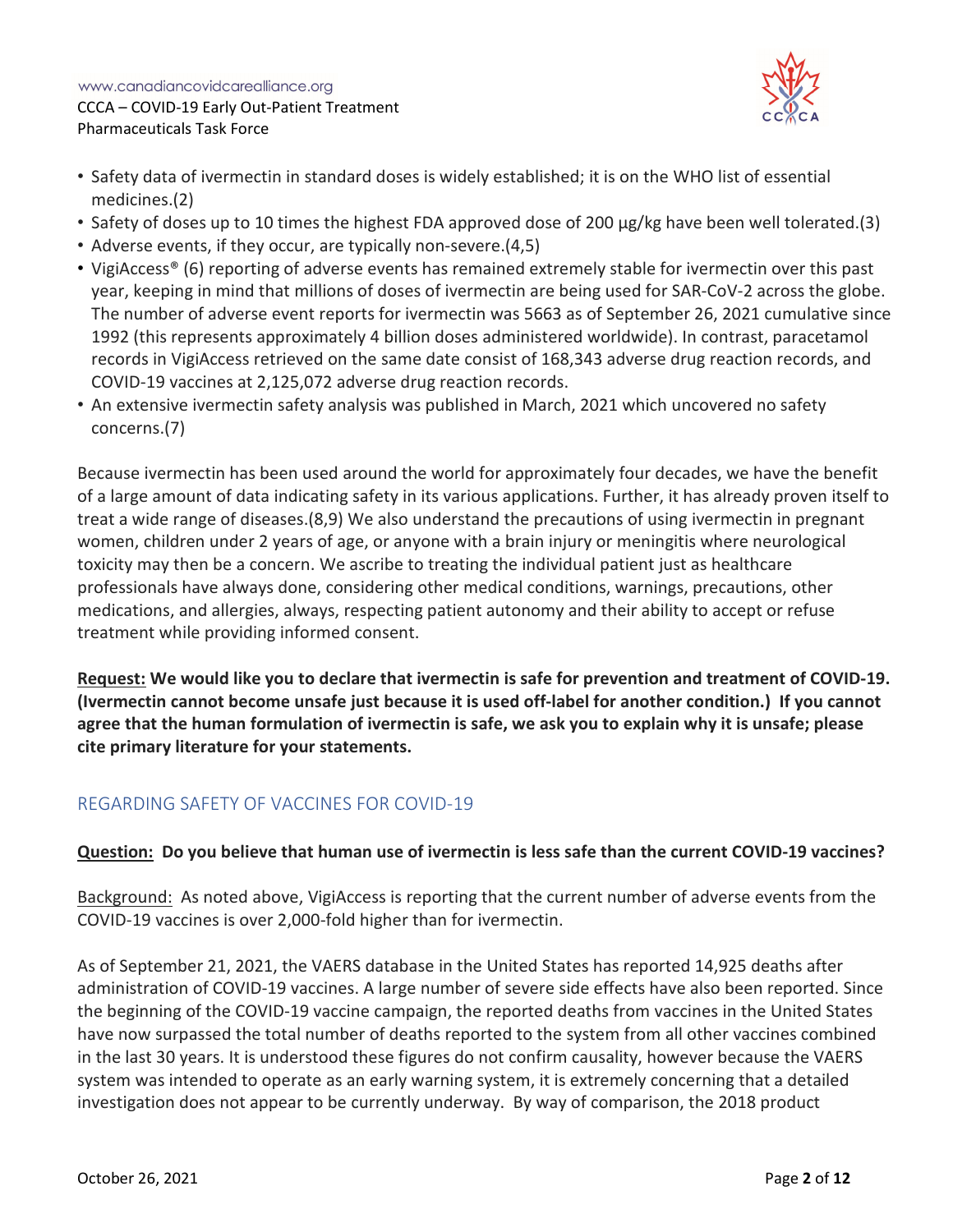

monograph of Merck's ivermectin, known as Stromectol®, states that "There are reports of accidental overdosage of ivermectin, but no fatalities have been attributable to ivermectin overdosing."(10)

We are concerned that in Canada, adverse events from the COVID-19 vaccines are being under-reported. An open letter reported in the Western Standard on September 24th signed by over 3500 Alberta Health Services (AHS) employees expressed that "the vast majority of temporally related adverse events are not being correlated and reported by healthcare workers. If we don't correlate these temporally related events and report them, the data will never be there to accurately assess causality and truly ensure safety…".(11) Even with this in mind, there are currently 197 deaths in Canada after receiving the COVID-19 vaccination, and 5161 serious adverse events following immunization.(12)

Critics seem quick to brush reported vaccine adverse events aside, however we would like to remind you that Canadian professional colleges and health regulatory agencies are in existence to protect the health and safety of the public. We have heard comments about the inaccuracy of VAERS, that a large portion of the reports may have nothing to do with the vaccination, or that people might be filling out adverse events forms to support an "anti-vaccine" agenda. This seems to be without basis, as a preprint study analyzing the first 250 deaths in VAERS found that 72% of reports came from within different levels of the medical system, and that in 86% of the reported deaths the vaccine was the cause of death, possibly the cause of death, or contributed to death.(13) Further, a Harvard study from 2011 indicates that "fewer than 1% of vaccine adverse events are reported. Low reporting rates preclude or slow the identification of 'problem' drugs and vaccines that endanger public health. New surveillance methods for drug and vaccine adverse effects are needed. Barriers to reporting include a lack of clinician awareness, uncertainty about when and what to report, as well as the burdens of reporting: reporting is not part of clinicians' usual workflow, takes time, and is duplicative."(14)

# REGARDING EFFICACY OF IVERMECTIN FOR COVID-19

**Request: We ask that those responsible for evaluating the evidence have clinical expertise and first-hand (i.e., direct-to-patient) experience prescribing early treatment protocols for SARS-CoV-2 before informing policy. And after reviewing the information below (including the references provided), please acknowledge there is evidence to suggest that ivermectin is effective for prevention and treatment of COVID-19.**

Background: Upon consultation of the available literature and epidemiological data, there is a large amount of evidence to support the use of ivermectin in early treatment for SARS-CoV-2. The FLCCC is an excellent resource for clinicians to see the summary of available evidence (15, 16) as well as the British Ivermectin Recommendation Development (BIRD) Group.(17) We understand this has been widely debated, and we debate the data among ourselves, including how treatment protocols may need to be adjusted as we encounter new variants. We do not ascribe to the notion that "the science is decided." (the very ideology is antithetical to science). Ivermectin is being actively studied by a Duke University led collaboration (18), and by many others around the globe.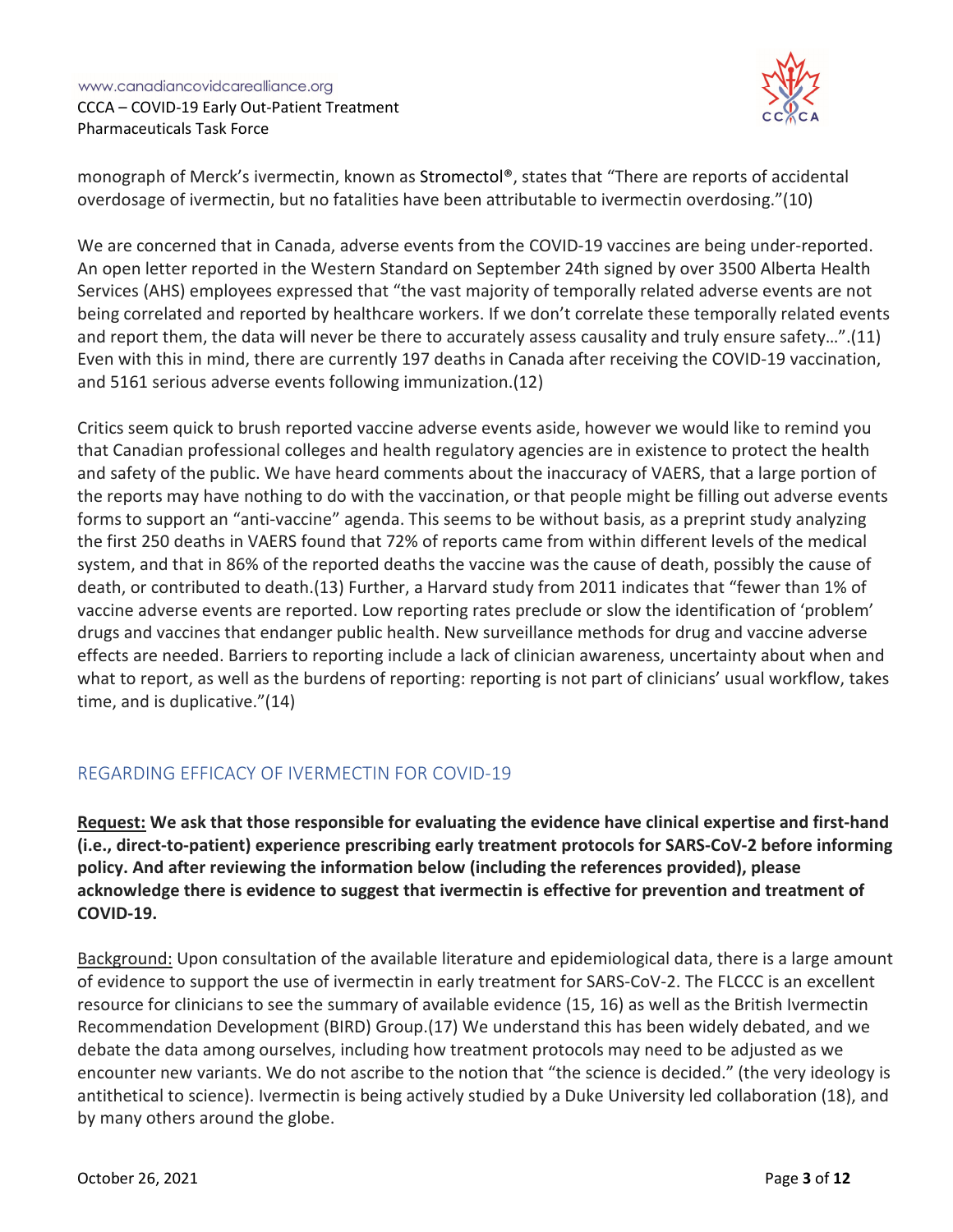

Alberta Health Services has been evaluating multiple studies on ivermectin, and acknowledges even more studies soon to publish findings (19), however the focus on that evaluation seems to neglect important clinical considerations. The notion that only certain large double-blind randomized controlled trials on ivermectin are the only permissible evidence is unfortunately missing the larger clinical picture. Double blind randomized controlled trials still need to be evaluated for critical design flaws *from the perspective of a clinician with expertise in that area*. For example, if patients in a double blind randomized controlled trial were administered ivermectin on an empty stomach for SARS-CoV2, we would not expect much of an efficacy signal because the biodistribution would only be a fraction of what it would be if administered on a full stomach (particularly a fatty meal).

It is also important to note that 31% of clinical practice guidelines for infectious diseases are currently formed using observational studies (20), 10-20% of all prescriptions are prescribed off-label (21), and a Cochrane review from 2014 concluded "there is little evidence for significant effect estimate differences between observational studies and RCTs."(22) Given this information, it is understandable why physicians in our country have deemed it perfectly reasonable during a pandemic to prescribe ivermectin off-label for COVID-19.

Please also appreciate that many of the ivermectin studies have been done by practicing physicians in developing countries using their own personal resources. It is not possible in this context to conduct highpowered randomized clinical trials (RCTs) that Canadian authorities maintain as the standard that must be met.

Furthermore, on October 14, 2021, the State of Nebraska issued a statement: "Allowing physicians to consider these early treatments will free them to evaluate additional tools that could save lives, keep patients out of the hospital, and provide relief for our already strained heathcare system."(23) They concluded that physicians should be allowed "to prescribe ivermectin or hydroxychloroquine to prevent or treat COVID-19." Similarly, the State of Louisiana issued a statement allowing "physicians to prescribe and pharmacists to dispense FDA-approved drugs for off-label use in situations where a physician believes that it is the best treatment option available for a patient suffering from COVID-19."(24) Moreover another highly respected body in the United States, the National Institutes of Health (NIH), has changed its position on ivermectin from "against" to "neither for nor against" in its 2021 January 15th statement (25), and on July 8<sup>th</sup> NIH gave tacit approval of ivermectin for COVID-19 by including it in Table 2e with a detailed dosing regimen.(26)

# REGARDING EFFICACY OF VACCINES FOR COVID-19

**Request: We now know that vaccine efficacy wanes over a short period of time, and the vaccines do not provide sterilizing immunity. Please acknowledge the waning efficacy of the current vaccines, and that the vaccines do not prevent infection or transmission.**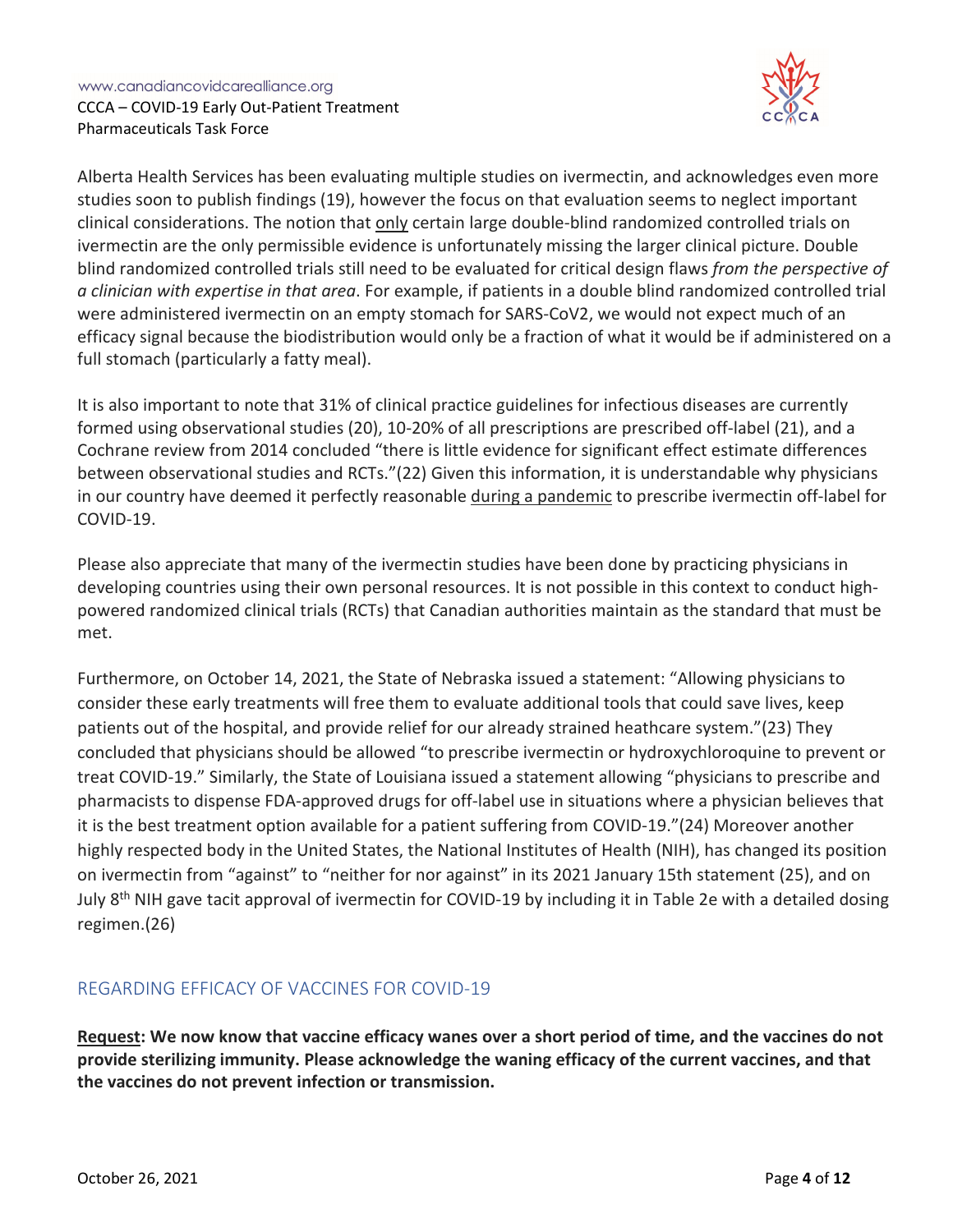

Background: Waning efficacy is supported by evidence coming out of countries that initiated their vaccine campaigns earlier than Canada. Dr. Sharon Alroy-Preis, Israel's director of public health services, has also voiced concern about the efficacy of the vaccines waning over time. An article from Science magazine reported numbers from Israel up to mid-August as 59% of hospitalizations in the fully vaccinated.(27)

The director of a large hospital in Jerusalem has also publicly stated that 85%-90% of hospitalized patients and deaths are in vaccinated people.(28) Hospitalizations in Israel have risen in July-September 2021 to levels near those previously seen in this pandemic even though nearly 70% of its population was vaccinated.

The Government of Canada acknowledges there are only short-term data on the efficacy of the vaccines and that the "clinical trials of the authorized and available COVID-19 vaccines assessed efficacy against severe COVID-19 disease, but not all provided sufficient data to be able to assess the efficacy against hospitalizations or deaths."(29)

Given these data, we may unfortunately see a growing number of our Canadian hospitalizations occurring in the vaccinated. The open letter posted in the Western Standard from the 3500+ AHS signatories also suggests a shared concern of increasing hospitalizations of the vaccinated as "weeks go by."(11) **Clearly, we need multiple approaches to helping Canadians avoid COVID-19-related hospitalization and death.**

# MULTIPLE APPROACHES TO THE PREVENTION AND TREATMENT OF COVID-19

**Request: All Canadian healthcare authorities should acknowledge the effectiveness of early out-patient treatment protocols for COVID-19 (including ivermectin) that have been developed by highly credentialed and well-respected clinicians around the globe. They should encourage Canadian physicians to prescribe these protocols when they have deemed it appropriate. Prohibiting treatment is endorsing medical malfeasance; healthcare authorities should not engage in the unprecedented interference of the doctor-patient relationship when individual patient care is required now more than ever.**

Background: Ivermectin is often administered as part of early outpatient treatment protocols. Ivermectin, however, is not the only medication that physicians are using to treat patients who have symptoms and/or a diagnosis of COVID-19. Many prominent physicians have developed multi-drug early protocols using different generic medications. Just a few of the physicians are:

- Dr. Peter McCullough
- Dr. Richard Urso
- Dr. George Fareed
- Dr. Pierre Kory

• Dr. Brian Tyson • Dr. Ira Bernstein

- Dr. Ryan Cole
- Dr. Shankara Chetty
- 
- Dr. Paul Marik

These physicians have treated thousands of patients. They report reduced hospitalizations and deaths from using these medication protocols. Dr. Peter McCullough published his findings at the end of 2020 and the beginning of 2021.(30,31) He also testified at the US Senate regarding early outpatient treatment protocols, noting censorship as a barrier to wide adoption of these protocols.(32) The World Council for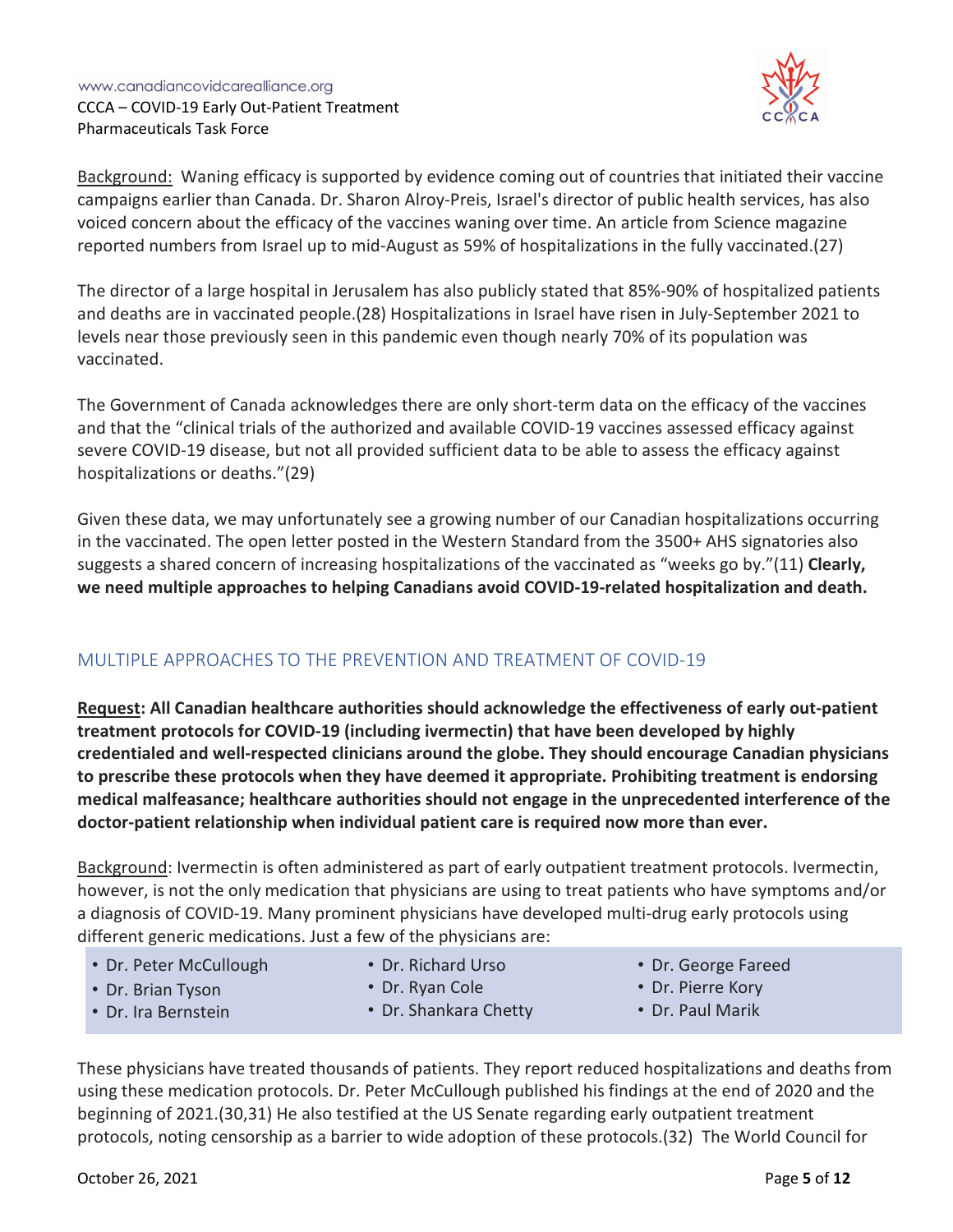

Health recently released a comprehensive and pragmatic guide that describes the possible symptoms and treatment suggestions for home-based care for those with early COVID-19.(33)

There are multiple countries already using ivermectin for both prevention and treatment of SARS-CoV-2. Some of these areas are populous states of India, select regions in the USA, Bangladesh, Mexico, and Japan. Of note, Japan recently announced its need to "greenlight" ivermectin after SARS-CoV-2 cases began soaring despite the high vaccination rate of its population.(34) This is in contrast to the growing number of Scandinavian countries now limiting or halting the use of the Moderna COVID-19 injection (35), and Japan recalling 1.6 million doses of Moderna due to contamination issues.(36)

### ADDITIONAL CONSIDERATIONS

Although reluctant to include this section, we found it was unfortunately necessary given the context of our current global situation. Thus, why have safe and efficacious early outpatient treatments not been presented to your memberships?

When investigating the scientific literature and listening to the other physicians and scientists using ivermectin and other early multi-drug treatment protocols, they expressed encountering censorship to an alarming degree, in addition to slander, and "fact-checking" articles that did not accurately fact-check the subject matter. The fact-checking articles focused instead on creating suspicion against the doctors and scientists (who upon investigation were found to be extremely well informed and reputable). We have since then encountered scientists speaking out about "fact checkers", with their opinion that fact checkers are not scientists and in actuality, further act as censors.(37) A short documentary from the BIRD group speaks to the experience of being "fact checked" as well.(38)

Large media outlets have sensationalized the human use of ivermectin with veterinary ivermectin, and there are sparse articles that present an unbiased viewpoint or discussion that we would expect from investigative journalism. The most concerning was a recent article in Rolling Stone that reported a hospital in the United States was overwhelmed by patients that had overdosed on ivermectin to the extent that the hospital could not help other patients. The article turned out to be completely fabricated, however prior to that, it was shared by many other large media outlets.(39) There does seem to be a suppression of the treatment. It's taken many months for the story of Dr. Pierre Kory and the FLCCC to be fairly reported in a relatively small media outlet.(40) Please also keep in mind that we are living in an age where a *Lancet* article was published with findings that treatment with hydroxychloroquine for COVID-19 caused more harm than benefit; however, this article was later retracted (41), unfortunately detracting others from pursuing further scientific study in the meantime. It's extremely unfortunate that humans have resorted to seeking out veterinary ivermectin because rational prescribing and dispensing of the human drug has been suppressed.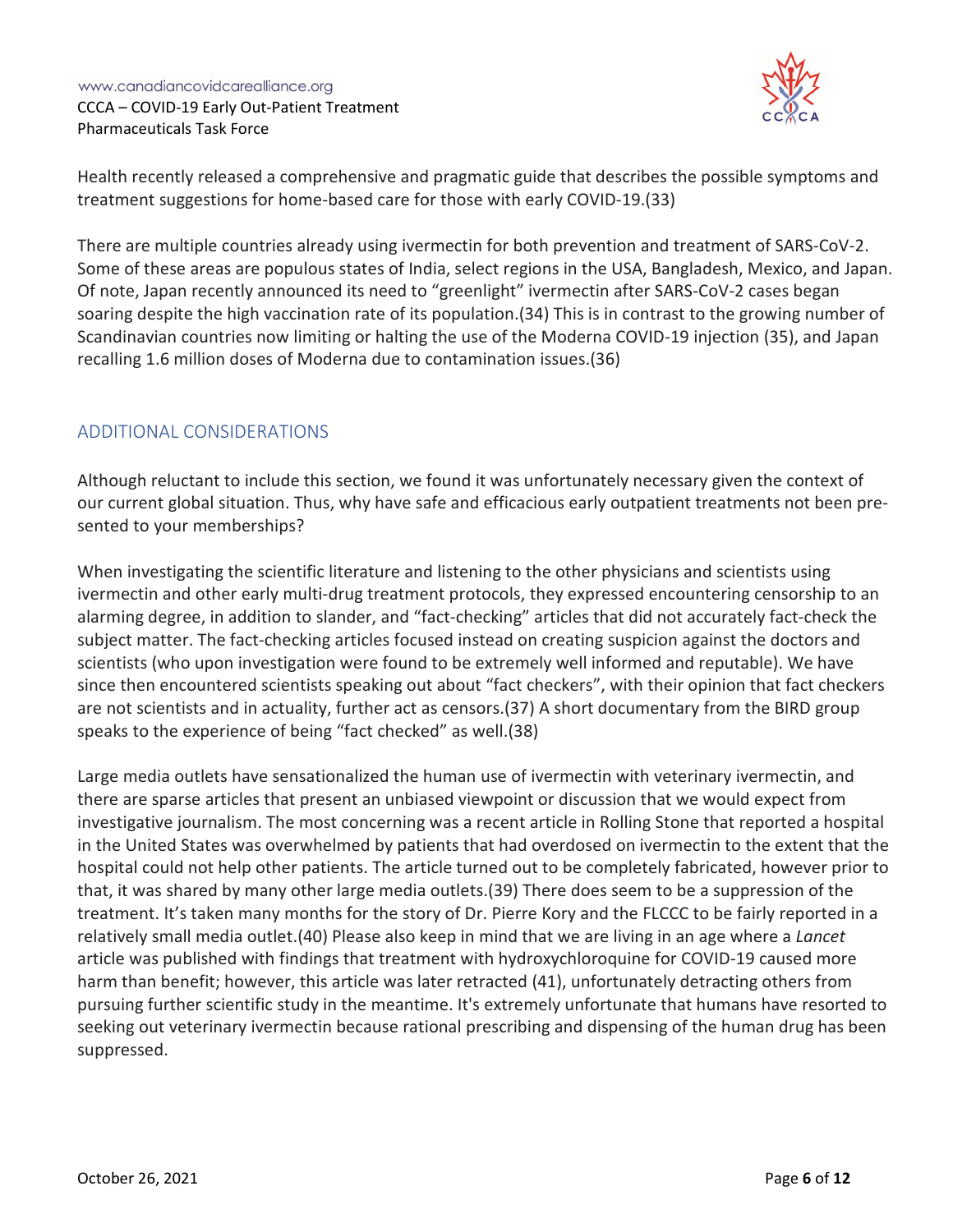

### SUMMARY

Clinicians in Canada are more than qualified to study the literature and raw data, assess the risk/benefit of potential treatment options, and prescribe off-label as they would for any other condition. We are disappointed the regulatory health agencies assume physicians prescribing ivermectin for COVID-19 are somehow not meeting the expected standards of their profession; we would assume those not working with patients would engage in discussions to learn *from* the physicians. It wasn't so long ago that spirited scientific discourse and respectful debates were not only allowed, but fostered and encouraged by our licensing bodies. Our universities taught all of us to consult the literature, think critically, and apply this to patient care.

It has become increasingly remiss to not offer any strategy for treating COVID-19 in the early stages of the disease. Instead, the current recommendations after a positive test are to isolate and take Tylenol® for pain if necessary. This may be a reasonable strategy for influenza but given the highly destructive potential of SARS-CoV-2 and its variants, this has now become absurd, especially when contrasted against the more robust advice provided by the World Council for Health in its "Early COVID-19 Treatment Guidelines: A Practical Approach to Home-Based Care for Healthy Families."(33)

In fact, only when breathing is severely impaired are patients actively encouraged to seek medical care, and by this point nothing less than emergency medical intervention will suffice. Not only is this an incredibly dispassionate way to practice medicine, but it is also of great cost to our limited community medical services, serving to exhaust both personnel and financial resources unreasonably and unethically.

#### **In no other medical situation would this ever be considered a reasonable standard of care.**

Ivermectin is an inexpensive, award-winning medication with antiviral activity, and an excellent safety profile. It has been used across the globe for decades. There is also a strong signal of efficacy supporting its use for SARS-CoV-2 in the current literature and epidemiological data. There is also solid data and clinical experience to suggest that early outpatient treatment protocols involving other generic medications and nutritional supports can reduce hospitalization and death.

To continue to do nothing in this manner is doing harm; it breaks the Hippocratic Oath that every doctor has professionally sworn to uphold.

**For the sake of the citizens in your provinces and all Canadians, we call upon you to reconsider your position on the current treatments being offered in this pandemic and let all clinicians know they are free to prescribe ivermectin and other early treatment protocols off-label if they have deemed it appropriate for specific patients. Withholding treatment has already resulted in unnecessary illness and death. Continuing to do so after nearly 16 months of cumulative data is unconscionable**.

This letter has been written based on the assumption that you are the decision makers of record. Please clarify if this is incorrect, or if you are simply carrying out orders from a higher authority. We would be most grateful to receive a prompt and commensurate response from you to this letter.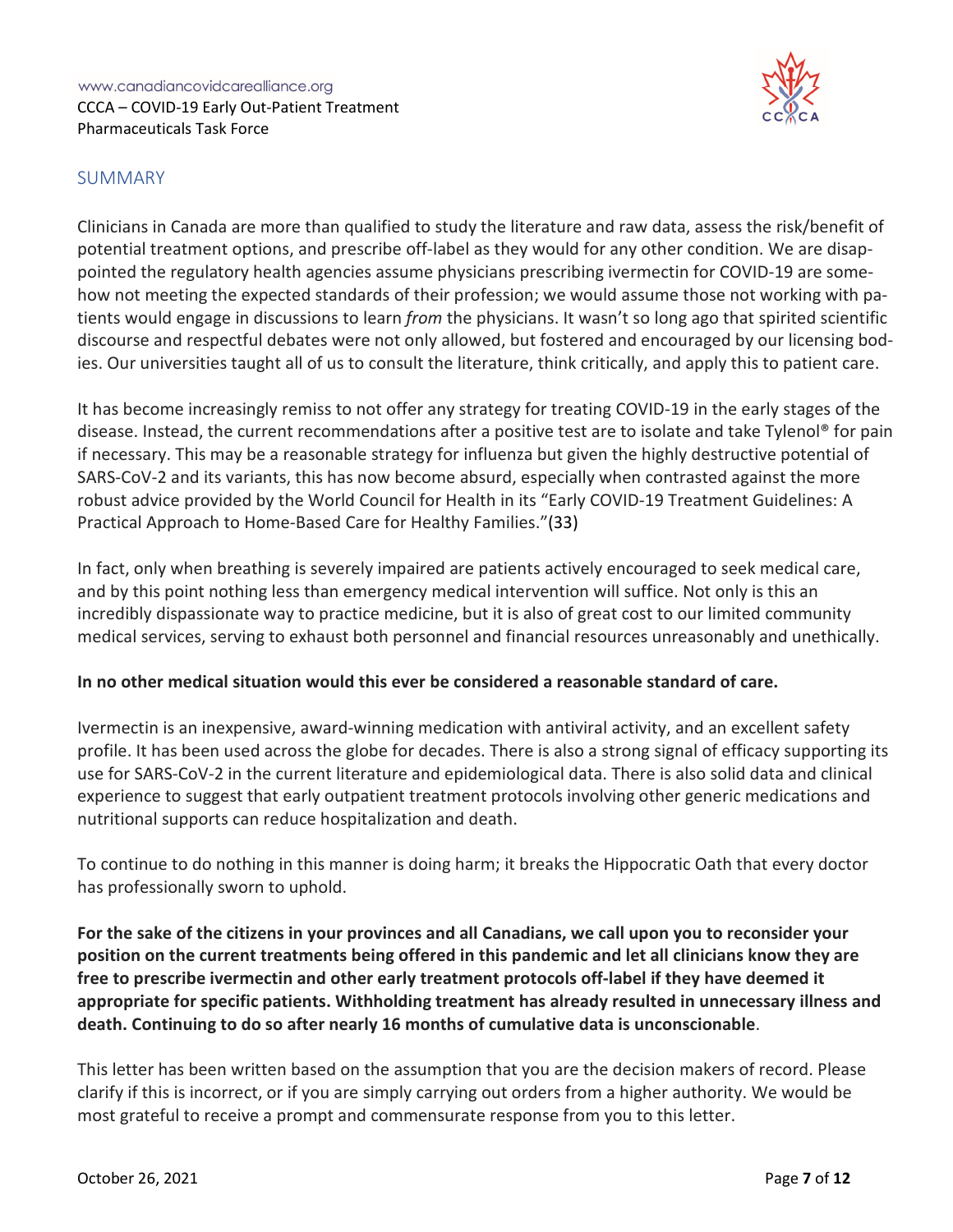Sincerely,



# *K. Nakatsu*

Kanji Nakatsu Lead, Pharmaceutical Task Force - CCCA Professor Emeritus, Pharmacology Queen's University nakatsuk@queensu.ca

# *C. Beveridge*

Carole Beveridge Member, Pharmaceutical Task Force - CCCA MSc Integrated Healthcare, BSc Phm cbeveridge@affinityforhealth.ca

# *S. Pelech*

Steven Pelech Chair, Scientific and Medical Advisory Committee - CCCA Professor, Medicine, University of British Columbia spelech@mail.ubc.ca

# **REFERENCES**

1. Navarro M, Camprubí D, Requena-Méndez A, Buonfrate D, Giorli G, Kamgno J, Gardon J, Boussinesq M, Muñoz J, Krolewiecki A. Safety of high-dose ivermectin: a systematic review and meta-analysis, Journal of Antimicrobial Chemotherapy, Volume 75, Issue 4, April 2020, Pages 827–834, https://doi.org/10.1093/jac/dkz524

2. WHO Model List of Essential Medicines, 20th List (April 2017): https://www.who.int/publications/i/item/eml-20

3. Guzzo CA, Furtek CI, Porras AG, Chen C, Tipping R, Clineschmidt CM, Sciberras DG, Hsieh JY, Lasseter KC. Safety, tolerability, and pharmacokinetics of escalating high doses of ivermectin in healthy adult subjects. J Clin Pharmacol. 2002 Oct;42(10):1122-33. doi: 10.1177/009127002401382731. PMID: 12362927. https://pubmed.ncbi.nlm.nih.gov/12362927/

4. De Sole G, Remme J, Awadzi K, Accorsi S, Alley ES, Ba O, Dadzie KY, Giese J, Karam M & Keita FM. (1989). Adverse reactions after large-scale treatment of onchocerciasis with ivermectin: combined results from eight community trials. Bulletin of the World Health Organization, 67(6), 707–719. https://europepmc.org/article/PMC/PMC2491300

# *K. Levins*

*D. Ross*

President,

David Ross FCPA FCA

Canadian Covid Care Alliance

Karen Levins Director, Canadian Covid Care Alliance karen@canadiancovidcarealliance.org

david.ross@canadiancovidcarealliance.org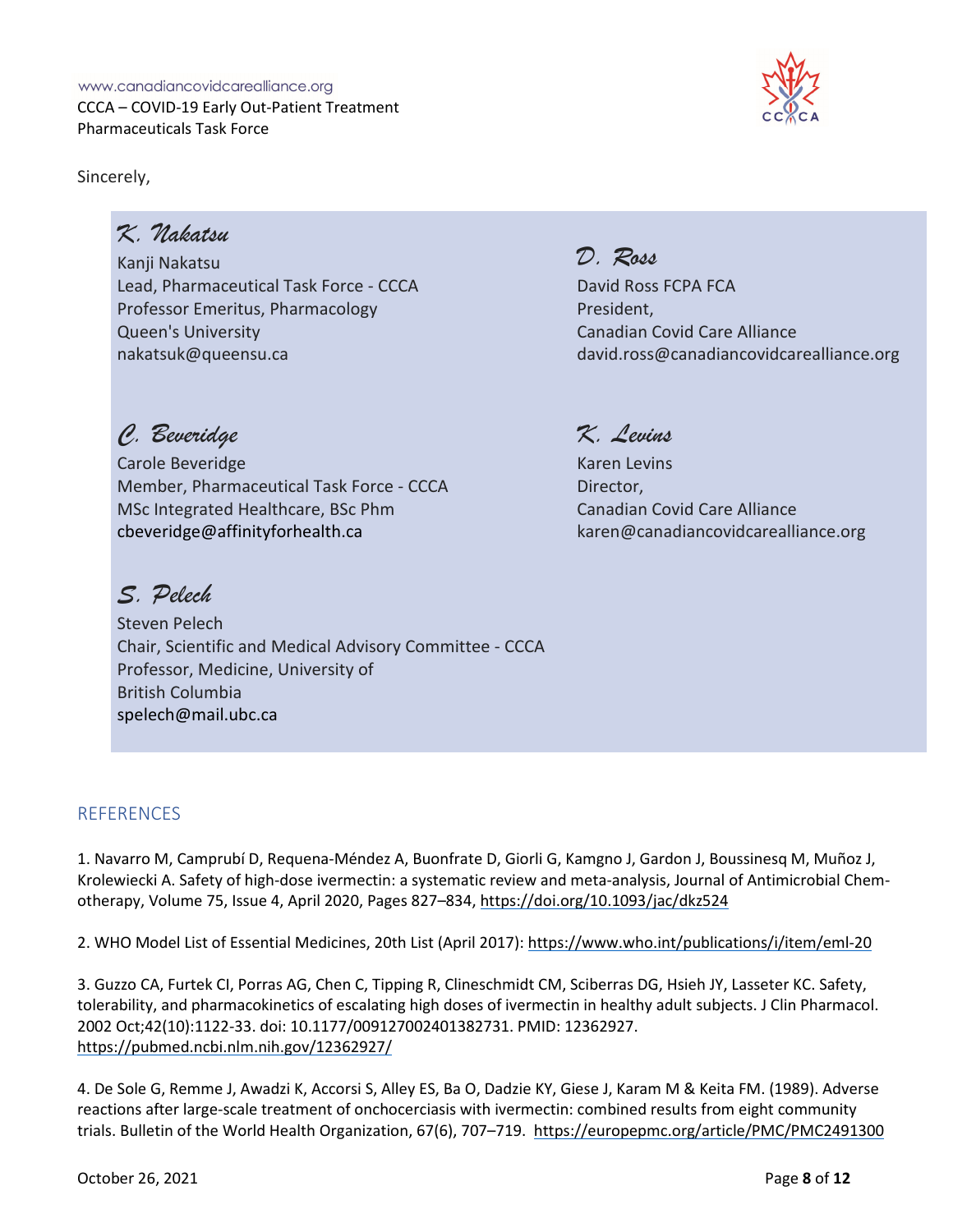

5. Twum-Danso NA. Serious adverse events following treatment with ivermectin for onchocerciasis control: a review of reported cases. Filaria J. 2003 Oct 24;2 Suppl 1(Suppl 1):S3. doi: 10.1186/1475-2883-2-S1-S3. PMID: 14975060; PMCID: PMC2147655. https://pubmed.ncbi.nlm.nih.gov/14975060/

6. VigiAccessTM. http://vigiaccess.org/

7. MedinCell publishes an extensive Ivermectin safety expert analysis. Press release: https://www.businesswire.com/news/home/20210305005353/en/Covid-19-MedinCell-Publishes-an-Extensive-Ivermectin-Safety-Expert-Analysis (Download review: https://www.medincell.com/ivermectin)

8. Omura S, Crump A. Ivermectin: panacea for resource-poor communities? Review. Trends in Parasitology, September 2014, Vol. 30, No. 9. August 11, 2014. http://dx.doi.org/10.1016/j.pt.2014.07.005

9. Crump, A. Ivermectin: enigmatic multifaceted 'wonder' drug continues to surprise and exceed expectations. J Antibiot 70, 495–505 (2017). https://doi.org/10.1038/ja.2017.11

10. Stromectal® Monograph. https://pdf.hres.ca/dpd\_pm/00047237.PDF

11. Open Letter: Health care workers against mandatory vaccinations. The letter was signed by 3,544 health care workers including 73 physicians, 1,111 nurses, 227 paramedics and thousands of allied health professionals, pharmacists, dentists, lab workers, psychologists and counselling professionals, medical students, AHS administrative and support staff and other health care professionals. September 24, 2021. https://westernstandardonline.com/2021/09/open-letter-health-care-workers-against-mandatory-vaccinations/

12. Government of Canada. Reported side effects following COVID-19 vaccination in Canada. Last updated on October 22, 2021 with data up to and including October 15, 2021. https://healthinfobase.canada.ca/covid-19/vaccine-safety/

13. Mclachlan S, Osman M, Chiketero P, Kudakwashe D. Analysis of COVID-19 vaccine death reports from the Vaccine Adverse Events Reporting System (VAERS) database interim: Results and analysis. Researchgate. Preprint. June, 2021. Last accessed September 29, 2021. DOI:10.13140/RG.2.2.26987.26402.

14. Lazarus R. Electronic Support for Public Health–Vaccine Adverse Event Reporting System. https://digital.ahrq.gov/sites/default/files/docs/publication/r18hs017045-lazarus-final-report-2011.pdf

15. FLCCC Alliance. Ivermectin in Covid-19. Last accessed September 29, 2021. https://covid19criticalcare.com/ivermectin-in-covid-19/

16. FLCCC Alliance. The latest results of ivermectin's success in treating outbreaks of COVID-19. Last accessed September 29, 2021. https://covid19criticalcare.com/ivermectin-in-covid-19/epidemiologic-analyses-on-covid19 and-ivermectin/

17. BIRD Group. Evidence and protocols. Last accessed September 29, 2021. https://bird-group.org/healthprofessionals-resources/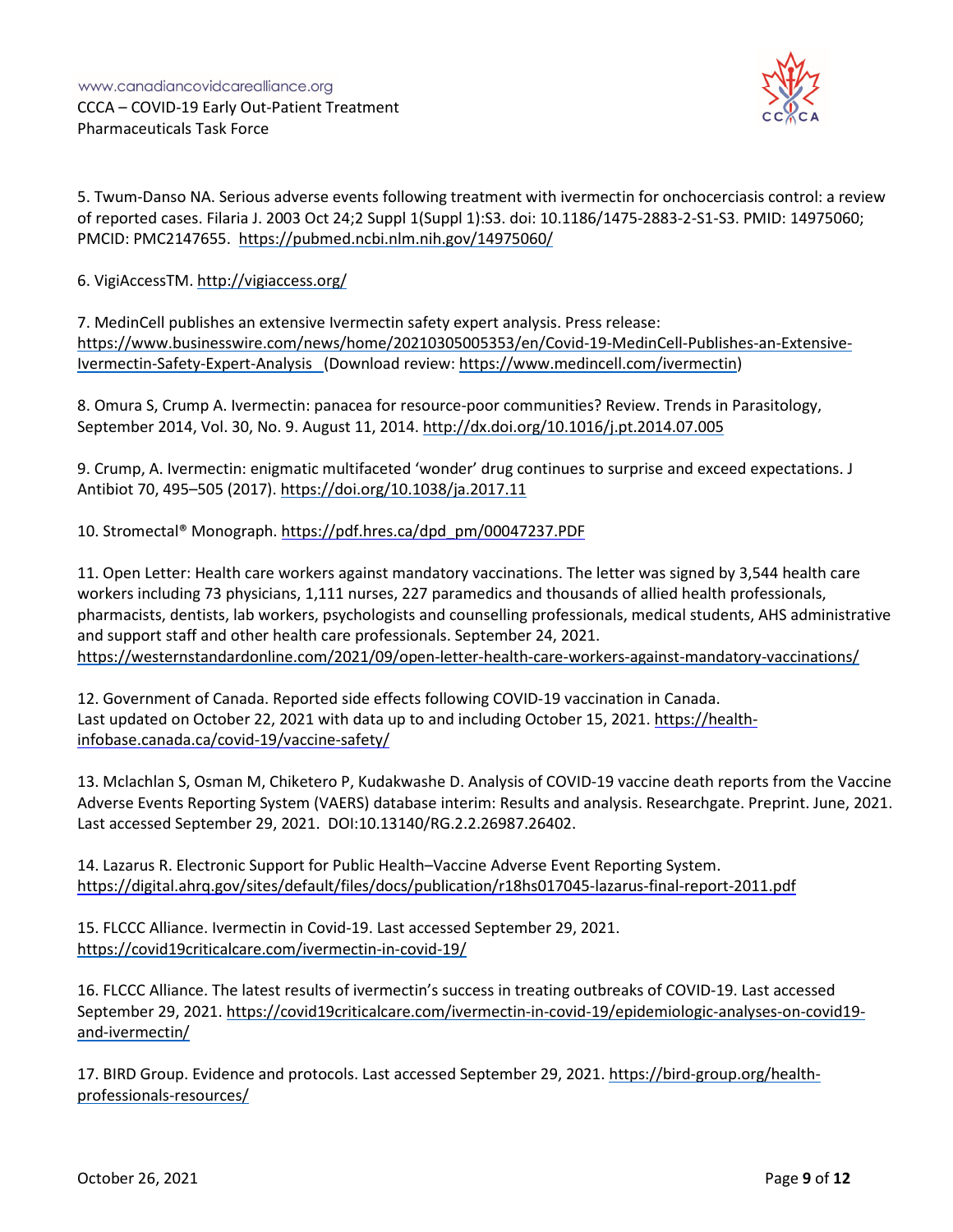

18. NIH U.S. National Library of Medicine. ACTIV-6: COVID-19 study of repurposed medications. Website last accessed September 29, 2021. https://clinicaltrials.gov/ct2/show/NCT04885530

19. COVID-19 Scientific Advisory Group rapid evidence report. Ivermectin in the treatment and prevention of COVID-19 February 2, 2021. Alberta Health Services. Updated October 5, 2021. https://www.albertahealthservices.ca/assets/info/ppih/if-ppih-covid-19-sag-ivermectin-in-treatment-andprevention-rapid-review.pdf

20. Khan AR, Khan S, Zimmerman V, Baddour LM, Tleyjeh IM. Quality and strength of evidence of the Infectious Diseases Society of America Clinical Practice Guidelines, Clinical Infectious Diseases, Volume 51, Issue 10, 15 November 2010, Pages 1147–1156, https://doi.org/10.1086/656735

21. Fitzgerald AS, O'Malley PG. Staying on track when prescribing off-label. Am Fam Physician. 2014 Jan 1;89(1):4-5. PMID: 24444499. https://pubmed.ncbi.nlm.nih.gov/24444499/

22. Anglemyer A, Horvath HT, Bero L. Healthcare outcomes assessed with observational study designs compared with those assessed in randomized trials. Cochrane Database of Systematic Reviews 2014, Issue 4. Art. No.: MR000034. DOI: 10.1002/14651858.MR000034.pub2. Accessed 23 October 2021. https://www.cochranelibrary.com/cdsr/doi/10.1002/14651858.MR000034.pub2/full

23. State of Nebraska. Office of the Attorney General. Prescription of Ivermectin or Hydroxycholorquine as Off-Label Medicines for the Prevention and Treatment of COVID-19. October 14, 2021. https://ago.nebraska.gov/opinions/prescription-ivermectin-or-hydroxychloroquine-label-medicines-prevention-ortreatment-covid

24. Mary Beth Pfieffer (@marybethpf). September 22, 2021. Louisiana Attorney General said he supports ivermectin prescriptions. In a 9/7 letter to LA pharmacy board, @AGJeffLandry wrote, "I find nothing that would allow the Board to second guess the sound medical judgment of a physician when it comes to prescribing legal drugs.." https://twitter.com/marybethpf/status/1440586447925350404?s=20

25. NIH COVID-19 Treatment Guidelines. Ivermectin. Last updated February 11, 2021. https://www.covid19treatmentguidelines.nih.gov/therapies/antiviral-therapy/ivermectin/

26. NIH COVID-19 Treatment Guidelines. Table 2e. Characteristics of Antiviral Agents That Are Approved or Under Evaluation for the Treatment of COVID-19. Last Updated July 8, 2021. https://www.covid19treatmentguidelines.nih.gov/tables/table-2e/

27. A grim warning from Israel: Vaccination blunts, but does not defeat Delta. Science magazine. August 16, 2021. https://www.science.org/news/2021/08/grim-warning-israel-vaccination-blunts-does-not-defeat-delta

28. American Faith. Health. Vaxxed Make Up '85–90% of the Hospitalizations' from COVID Infection in Israel: Dr. Kobi Haviv. August 8, 2021. https://americanfaith.com/vaxxed-make-up-85-90-of-the-hospitalizations-from-covidinfection-in-israel-dr-kobi-haviv/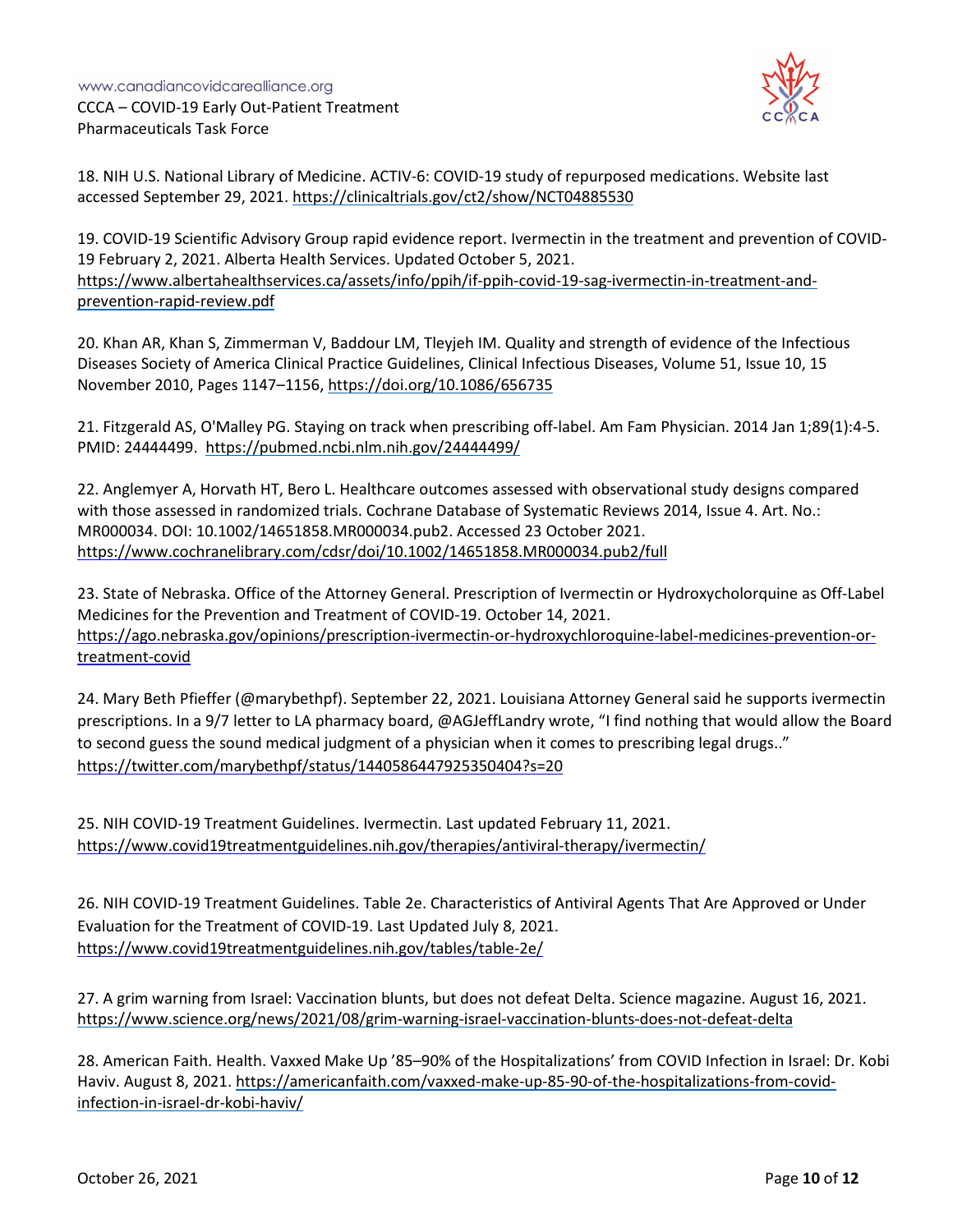

29. Government of Canada. Recommendations on the use of COVID-19 vaccines. Last accessed September 29, 2021. https://www.canada.ca/en/public-health/services/immunization/national-advisory-committee-on-immunizationnaci/recommendations-use-covid-19-vaccines.html

30. McCullough PA, Alexander PE, Armstrong R, Arvinte C, Bain AF, Bartlett RP, Berkowitz RL, Berry AC, Borody TJ, Brewer JH, Brufsky AM, Clarke T, Derwand R, Eck A, Eck J, Eisner RA, Fareed GC, Farella A, Fonseca SNS, Geyer CE Jr, Gonnering RS, Graves KE, Gross KBV, Hazan S, Held KS, Hight HT, Immanuel S, Jacobs MM, Ladapo JA, Lee LH, Littell J, Lozano I, Mangat HS, Marble B, McKinnon JE, Merritt LD, Orient JM, Oskoui R, Pompan DC, Procter BC, Prodromos C, Rajter JC, Rajter JJ, Ram CVS, Rios SS, Risch HA, Robb MJA, Rutherford M, Scholz M, Singleton MM, Tumlin JA, Tyson BM, Urso RG, Victory K, Vliet EL, Wax CM, Wolkoff AG, Wooll V, Zelenko V. Multifaceted highly targeted sequential multidrug treatment of early ambulatory high-risk SARS-CoV-2 infection (COVID-19). Rev Cardiovasc Med. 2020 Dec 30;21(4):517-530. doi: 10.31083/j.rcm.2020.04.264. PMID: 33387997. https://pubmed.ncbi.nlm.nih.gov/33387997/

31. McCullough PA, Kelly RJ, Ruocco G, Lerma E, Tumlin J, Wheelan KR, Katz N, Lepor NE, Vijay K, Carter H, Singh B, McCullough SP, Bhambi BK, Palazzuoli A, De Ferrari GM, Milligan GP, Safder T, Tecson KM, Wang DD, McKinnon JE, O'Neill WW, Zervos M, Risch HA. Pathophysiological basis and rationale for early outpatient treatment of SARS-CoV-2 (COVID-19) Infection. Am J Med. 2021 Jan;134(1):16-22. doi: 10.1016/j.amjmed.2020.07.003. Epub 2020 Aug 7. PMID: 32771461; PMCID: PMC7410805. https://pubmed.ncbi.nlm.nih.gov/32771461/

32. Peter McCullough, MD testifies to Texas State HHS Committee. March 11, 2021. Last accessed September 29, 2021. https://youtu.be/QAHi3lX3oGM

33. World Council for Health. September 30, 2021. Early Covid-19 treatment guidelines: A practical approach to home-based care for healthy families. https://worldcouncilforhealth.org/resources/early-covid-19-treatmentguidelines-a-practical-approach-to-home-based-care-for-healthy-families/

34. GNews. Greenlight for ivermectin. August 18, 2021. https://gnews.org/1476750/

35. Scandinavian countries limiting or halting Moderna

https://www.thesuburban.com/news/covid\_19/five-scandinavian-countries-limit-or-halt-moderna/article\_7ac39facfae7-5937-acd1-6f94ac576e39.html

36. Browne D. Moderna Vaccine Recall Over Stainless Steel Contamination Caused by 'Human Error'. https://www.newsweek.com/moderna-vaccine-recall-contamination-stainless-steel-human-error-takeda-covid-1634598

37. Fact checkers aren't scientists - Audio Edition. Heather Heying. August 23, 2021. https://naturalselections.substack.com/p/fact-checkers-audio

38. The BIRD Group. Dr Tess Lawrie speaks about ivermectin and the authorities. August 16, 2021. https://birdgroup.org/dr-tess-lawrie-speaks-about-ivermectin-and-the-authorities/

39. The Desert Review. Imperial Valley news that matters to you. The great Ivermectin deworming hoax. Updated September 8, 2021. https://www.thedesertreview.com/opinion/columnists/the-great-ivermectin-deworminghoax/article\_19b8f2a6-0f29-11ec-94c1-4725bf4978c6.html